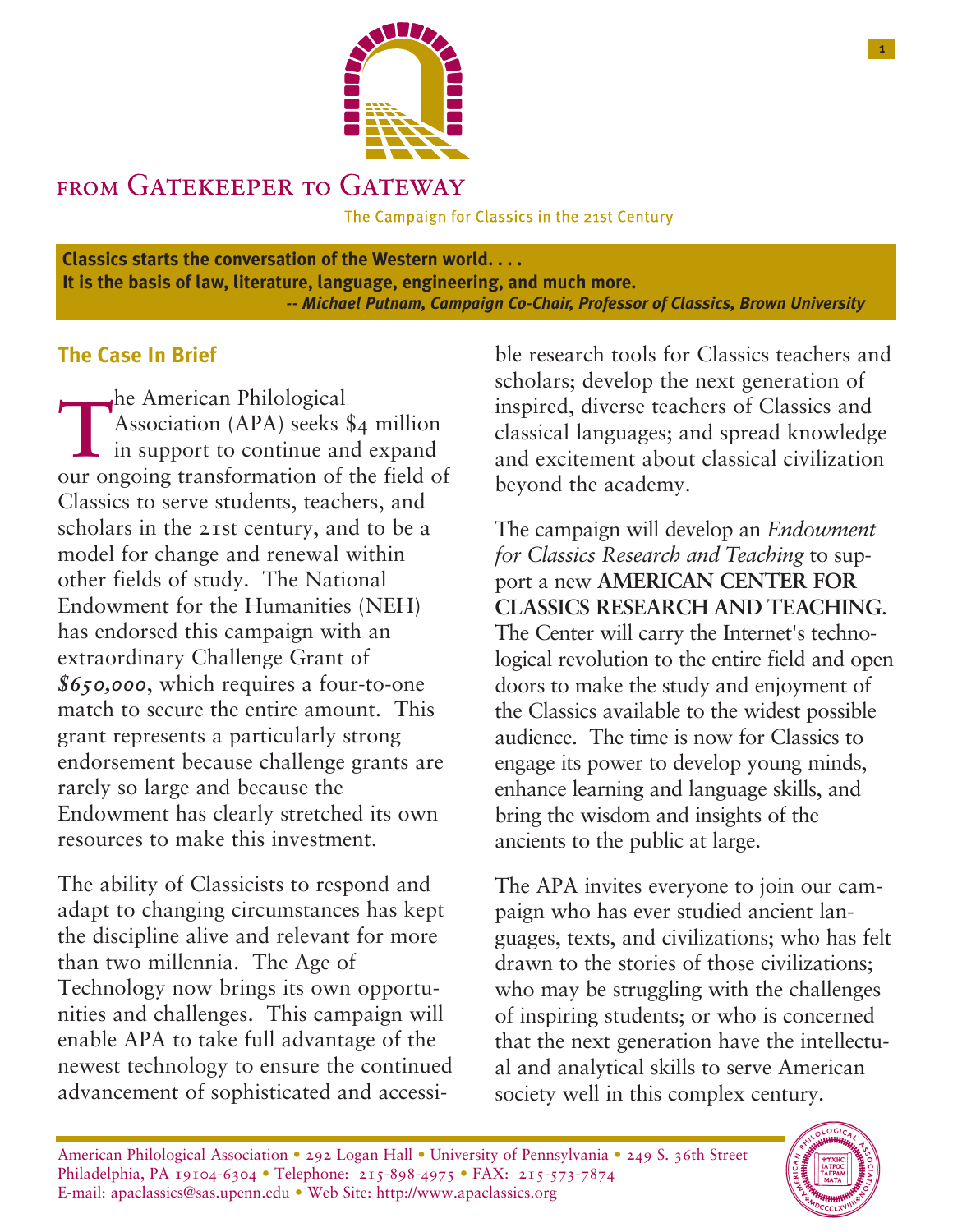

# **Classics for the Modern Age**

For centuries, classical study was the gatekeeper not only of academic but of professional and social advancement in Europe and North America. Education was defined by the knowledge of Greek and Latin and was, for the most part, made available only to a male elite. With Classics firmly at the core of secondary and collegiate curricula, the audience was large and captive. The intellectual and moral benefits of reading classical texts were taken for granted but often limited to a few.

At the dawn of the 21st century, however, proponents of classical studies must demonstrate the utility and relevance of their subject to modern times. They must explain the benefits of learning difficult languages when most of the literature is available in translation, and make clear the contributions of high-quality scholarship and of the study of Classics to the betterment of a world increasingly focused on science, technology, and the practical.

The Greeks and Romans themselves were relentless self-questioners, and so must we be. The enduring value of Classics, indeed the element that makes anything a "classic" is its continued meaning for the whole spectrum of human life and circumstance, despite distance in time and difference of language. What Thucydides told his own time about imperialism, and Tacitus about tyranny, could not be more relevant today. The terrible beauty and sadness of Homer invite us to think about individual responsibilities to communities and their costs, then and now. To read Aristotle is to learn how to organize effective government, to read Xenophon is to learn how a soldier conducts himself, to read Virgil is to understand how religion shapes society, and to read Seneca is to understand the positive and negative emotions of human life. Classical antiquity is so entwined in our own culture that its texts and artifacts seem to speak directly to us, but remote enough that they do not say what we already hear.

The verbal and visual heritage of the classical world is indeed a daily presence, from movies to television, theater, novels, poetry, art, and architecture. We are hungry in this light-speed digital age to discover the reflections on human values and the beauty of language and art that the ancients offer. We also need the very practical and proven benefits of classical study.

These times call for a new and vigorous collaboration among teachers, students, and devotees of Classics. The introductory study of classical languages accelerates any student's reading and thinking skills; reading Classics at more advanced levels exposes students not only to sublime literature but to the works of the founders of virtually every humanistic and scientific discipline. Classics is the original multidisciplinary study, integrating all sources and forms of knowledge about antiquity—literature, history, philosophy, material culture, and more.

Business leaders, concerned about whether our education system is preparing students for the sophisticated modern workplace, are taking note of the mental discipline and breadth of analytical skills required of classical study, and the potential for such rigor to improve student performance. Rising enthusiasm at the secondary level for the extraordinary educational value of ancient language study is shown by a 20 per cent increase in the number of students taking Latin in high school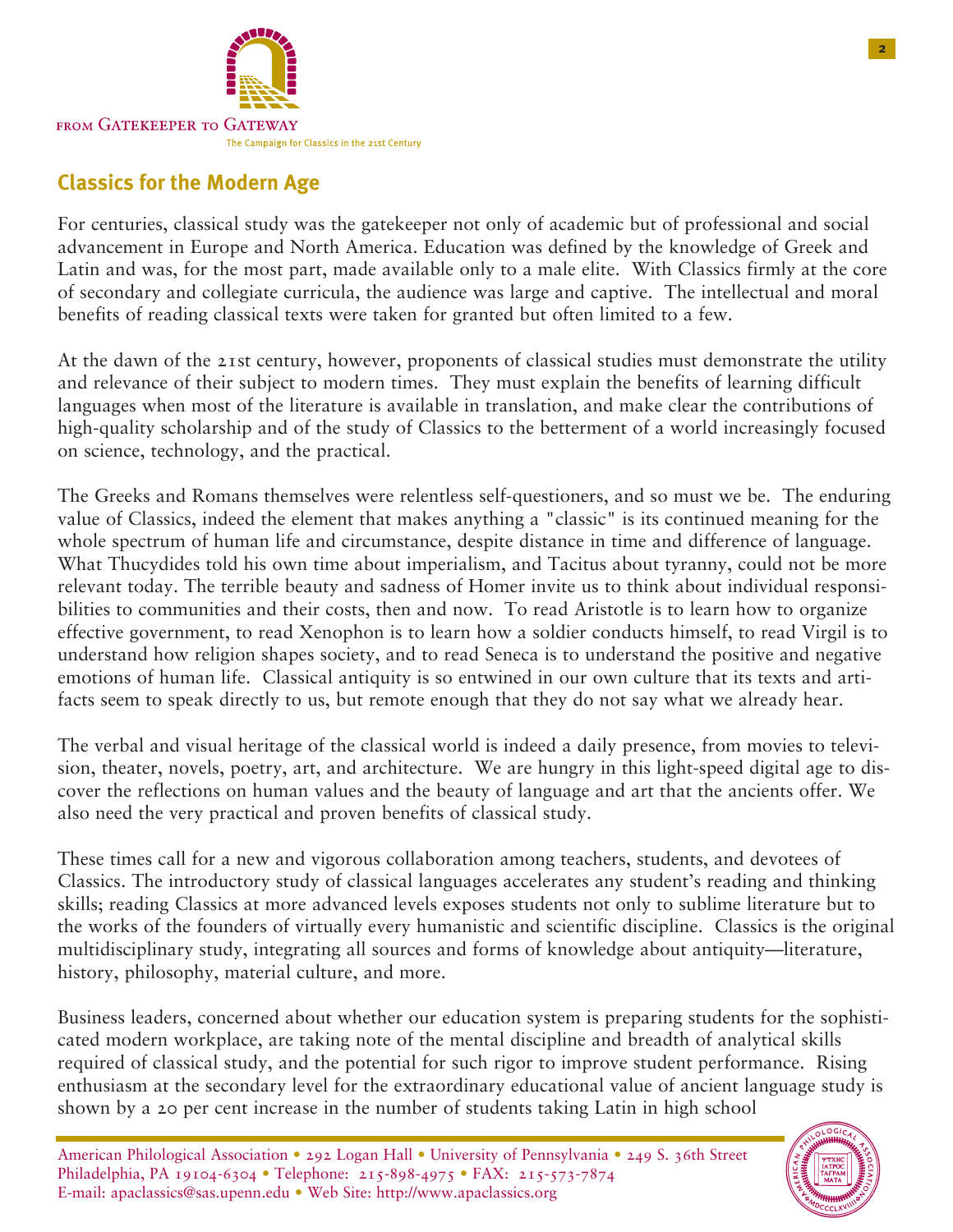

in this country since 1998. Schools are also using Latin in ways that defy the old elitist philosophy: Typical is Nativity Prep, in Wilmington, Delaware (as reported by Claudio Sanchez on National Public Radio), which takes only low-income students who have failed in other educational settings, and also requires Latin. As Sanchez reported, Latin is "the big reason their reading skills improve so dramatically."

APA's goal for transforming the field of classical study in America is simple: We will build a future field of Classics that is ever more open, accessible, and valuable to students from kindergarten through graduate school, as well as to the multi-disciplinary scholar, interested enthusiast, amateur, and lay person across the broad horizon of intellectual endeavor. In short, we will transform our field from gatekeeper to gateway, offering all the rich and rewarding world of Classics.

# **The APA—A National Leader Since 1869**

The American Philological Association is the principal learned society in North America for the study of ancient Greek and Roman languages, literatures, and civilizations. When the APA was founded in 1869, classical scholarship meant philology, the scientific study of texts. The young association took as its chief mission the promulgation of American philology via its annual meetings and published transactions. Since those early years, the APA has evolved into an active supporter of scholars, teachers, and students of the ancient world at all levels through its annual meetings, publications, scholarships, awards, and services. In recent years, the Association has committed itself not only to providing the essential tools of Classics scholarship and teaching to its members but also to supplying vital information about antiquity to researchers and teachers in other fields, the media, and an increasingly interested public.

We have heeded the call to become a more inclusive organization that welcomes all teachers and students of Classics and reflects cultural and social diversity in its membership. We have established a division devoted to working with secondary teachers; created many new awards, stipends, and fellowships for students and teachers; and established programs to support minority students, teachers, and scholars. We welcome into our membership and onto our Board, teachers from all levels of the profession, and young people who represent the next generation of the field's leadership.

The *Campaign for Classics* will reinforce and develop both the "vertical" axis of collaboration up and down the various stages of education, ensuring the exciting and rich exposure of students at all levels to Classics; as well as our "horizontal" reach to sectors of society that so far have not been effectively touched by the classical world.

The APA has the capacity and credibility to take on this ambitious vision. The Association has a wellearned reputation not only for anticipating needs and setting appropriate goals, but also for its ability to secure contributed support, develop new income streams, maintain an efficient staff, balance its budget, and manage its endowment. No other comparably sized field maintains the level of activity, staffing, and professionalism that the field of Classics enjoys through the APA.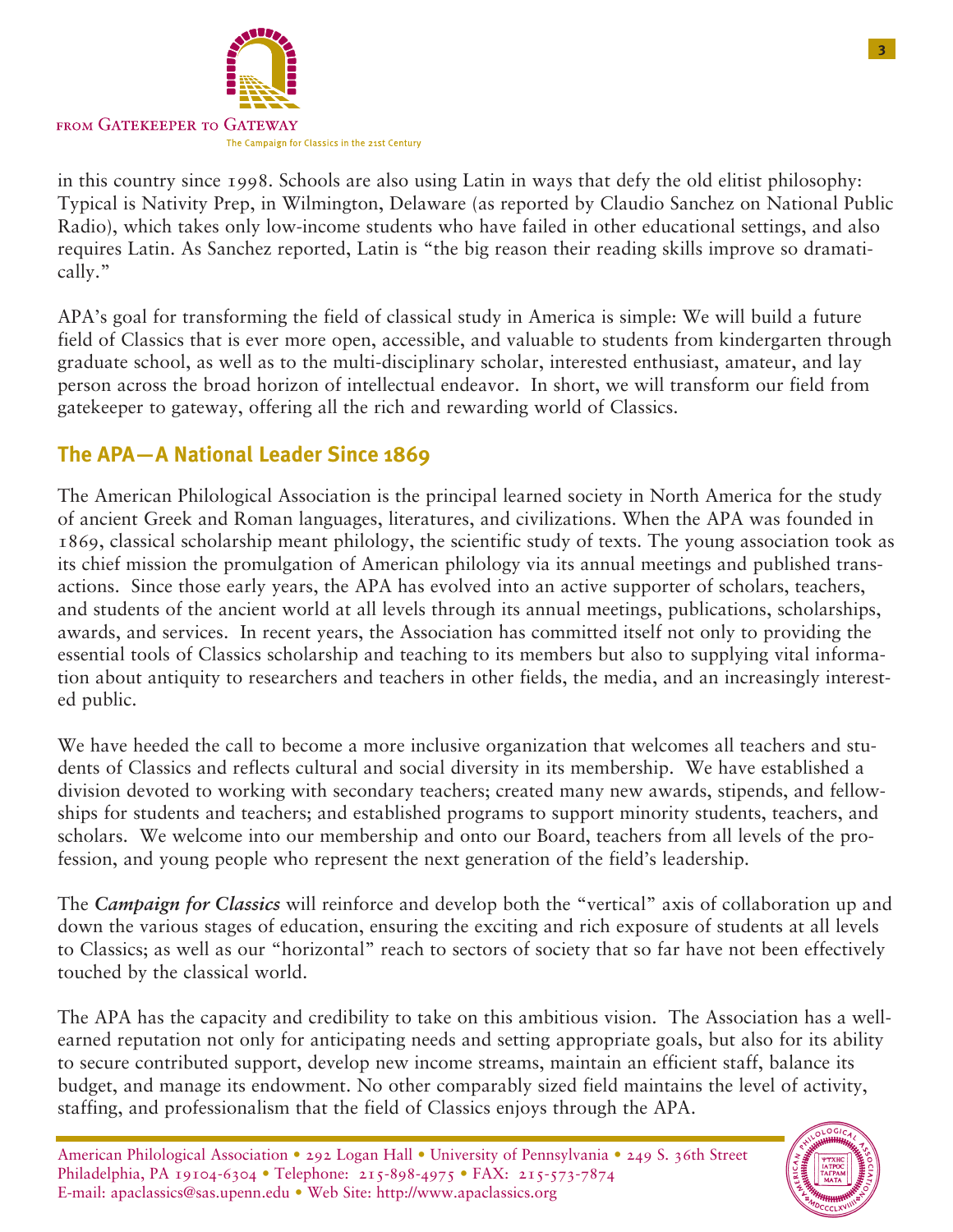

The APA's leadership has resulted in notable and successful large-scale projects employing cutting-edge technology. By the time of its completion in 2008, the *Database of Classical Bibliography*, initiated and led by the APA, will make available in digital form more than seventy years of *l'Année philologique*, the essential international bibliography of classical studies. The APA also manages and supports the American Office (AO) of *l'Année*, which is responsible for compiling annually most of the Classics field's English-language bibliography. The APA also developed and supported the creation of *The Barrington Atlas of the Ancient World*, which has employed the latest map-making technology to create complete maps of the ancient world, a valuable asset for teachers and scholars in many different disciplines. Each of these projects has enjoyed substantial funding from the National Endowment for the Humanities. The APA's history of accomplishments was an important reason for the NEH's generous Challenge Grant and strong endorsement of this endowment campaign. The Association is energized and eager to develop the relationships and resources to make the campaign a success.

# **The American Center—Building the Future of Classics**

Michael Putnam's message is universal: We should *all* treasure the wealth of insight and skills development that Classics offer…and to make certain that this treasure is carried on, we must value and support those who study and teach this vital subject. We must open the gateway wide for all to learn, study, and benefit.

At the core of our campaign, therefore, is a project whose ambitions are unique in the history of American education. The aim of the **AMERICAN CENTER FOR CLASSICS RESEARCH AND TEACHING** is to make the largest amount of highest quality information about the classical world available to the largest possible audience in the format appropriate to each segment of that audience.

Central to our strategy and to the Challenge Grant from the National Endowment for the Humanities is the use of technology in new and exciting ways. Technology and the Internet are essential to the work of scholars and the central avenues of inquiry for the public. Through technology, we can open the gates and achieve our goals for both vertical and horizontal expansion of access to riches of Classics.

The American Center will realize essential goals of the APA:

- To create sophisticated and accessible research tools for Classics teachers and scholars
- To develop the next generation of inspired, diverse teachers of Classics and classical languages
- To support wider public dissemination of knowledge about classical civilization

The Center, coordinated by the APA, and working through the existing American Office of *l'Année philologique* at the University of Cincinnati and the APA office at the University of Pennsylvania, will exist as a virtual "place" accessible through the Internet, employing initiatives and projects at collaborating academic institutions.

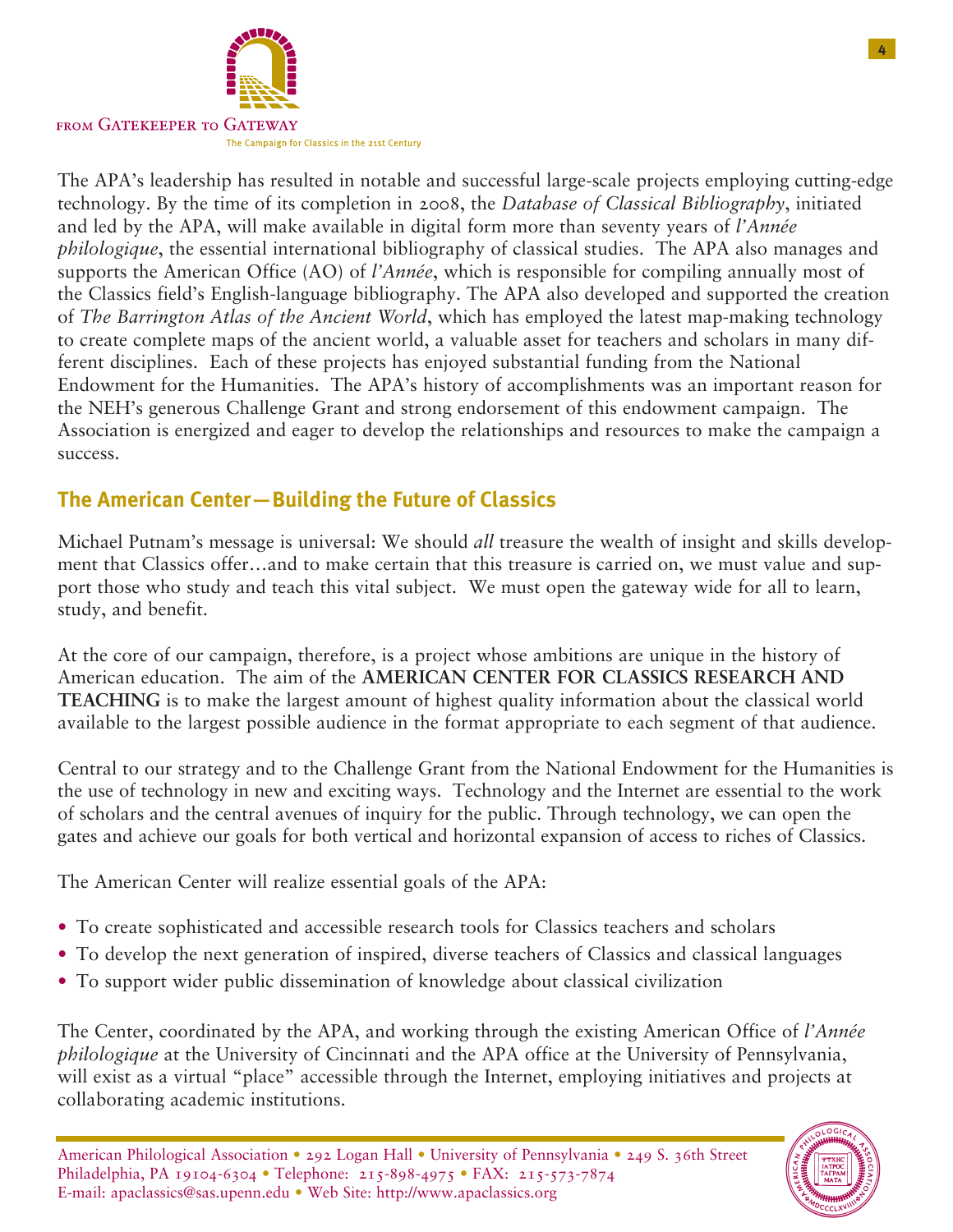

#### **The Digital Portal (initial goal: \$2 million)**

If Classics is truly to become a gateway, not a gatekeeper, we need a state-of-the-art *electronic gateway* that will connect teachers and students, professors and other scholars, and the larger lay public with integrated, accessible 21st-century research tools. This portal, created and supported by the American Center, will provide access to the comprehensive bibliographic resources available through *l'Année philologique*; full texts of articles, dissertations, and books; images of original source materials and interpretive guides to their use; interactive maps of the ancient world; photographic images relevant to classical studies; audio recordings that attempt to reconstruct ancient languages; video productions of ancient plays, documentaries; model curricula and syllabi; other Classics information projects and sources, opportunities for interaction; and tools for effective research and teaching in an electronic age.

Our starting point for this work is *l'Année philologique* because it is the comprehensive and indispensable annual bibliography of all work in Classics. Founded in Paris in the late 1920s, *l'Année* combines the work of five international offices. The APA oversees the collection of most of the world's English-language classical bibliography at the office located at the University of Cincinnati—about 20 percent of world scholarship in Classics. Starting with *l'Année*'s comprehensive listings, we will link scholars, teachers, students, aficionados, and lay people directly to articles, images, text, maps, other databases, and more. Already today, the Internet version of *l'Année* makes it possible for major research libraries to connect citations in the *l'Année* database to their own electronic holdings.

The Association will develop digital tools for research in Classics in innovative and diverse ways:

- *L'Année philologique*—The APA will use a portion of the endowment to sustain the American Office of *l'Année*. At the same time, we will continue to develop and support a new technological and financial model for the bibliography in collaboration with our international partners. Our goal is to ensure the continued presence of comprehensive international scholarship in *l'Année*, and to make *l'Année* a sustainable, and accessible digital gateway for Classics research and teaching.
- *Collaboration with Other Digital Projects*—For decades Classicists have been leaders in developing digital tools for communication among scholars and between scholars and the wider public. The various groups responsible for both existing and forthcoming tools are paying increasing attention to the possibility of making these tools "interoperable", *i.e.*, building seamless connections among, for example, bibliographies, texts, and images. The APA will increase the effectiveness and reach of our digital portal dollars by participating in exploratory projects such as those now being supported by the NEH and the Andrew W. Mellon Foundation and by cooperating with other Classicists to make *l'Année* a gateway to as many digital materials as possible.
- *Research and Teaching Support*—We will develop the American Center's capacity to make the field of Classics a vital area for intellectual inquiry and a resource for educational practice. The Digital Portal will be a varied and useful source for many different audiences, featuring such elements as:

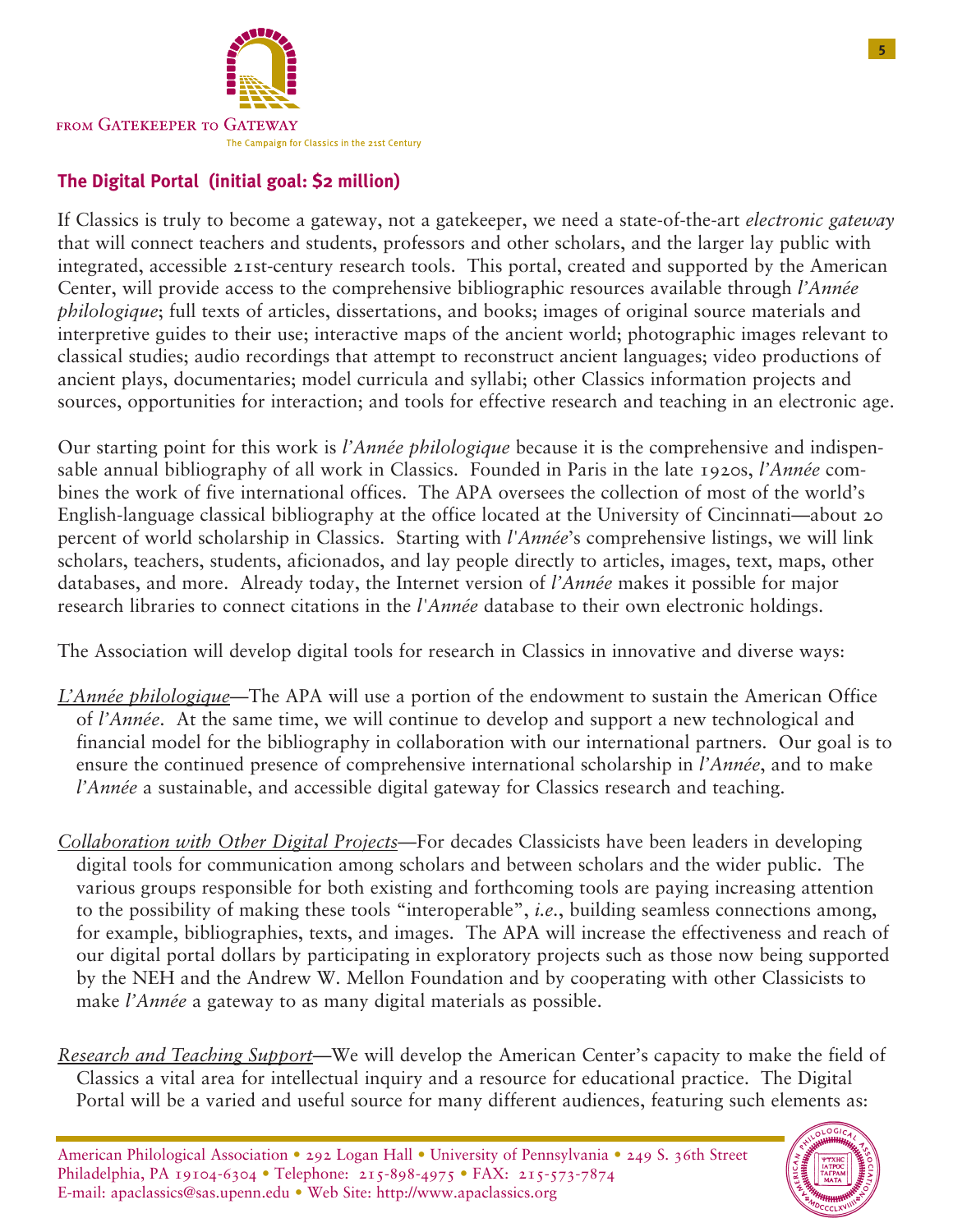

- Searchable bibliographies of subjects that are not covered in *l'Année philologique*, such as pedagogy, text books, and the modern classical tradition
- Materials, such as selected bibliographies and study guides, to support general curricula in Classics, as well as specific APA initiatives to provide enrichment and professional development to secondary school and college teachers, and to classics students
- Interactive elements that draw the public and the media into expert discussions of topics in Classics, and the relationship between Classics and questions that fire debate in modern society
- Links to other reliable and vetted sites that can enhance and facilitate an individual's research
- Direct access to online publications, promotional activities, shareware, information about the state of classics study, state certification rules, uncopyrighted images that can be used in class, and reviews of textbooks and teaching materials.
- Digital alternatives for publication, enabling more scholars to find publication outlets and share their research.

#### **The Next Generation (initial goal: \$1.5 million)**

The resources envisioned for the Digital Portal will have no value without a new generation of classics teachers to take advantage of them and encourage their use. To build the next generation of teachers, we must engage students early in classical study whether we find them in public schools, private schools, or home schools. We must keep students who have been introduced to Classics interested in continuing their studies in college and beyond, and support a diverse pool of promising students to pursue Classics as a career. We must create opportunities for the professional development of teachers, encourage innovation in teaching, and strengthen the current partnership between pre-collegiate teachers and classics professors at institutions of higher education. We must ensure that promising secondary school Classics programs no longer close, as they now sometimes do, for lack of a teacher rather than for lack of students.

This endowment will permit the Association to make sure that an inspiring, well trained teacher is available for every school and college that needs one through the following initiatives:

- Significantly increase scholarships for students from underrepresented minority groups who are committed to studying and teaching Classics
- Sponsor classics graduate students intending to teach in secondary or middle schools
- Create Summer Institutes in collaboration with the American Classical League and other entities representing pre-collegiate teachers, to encourage communication and professional collaboration among classics teachers at all levels, and to assist teachers to fulfill curriculum development needs and professional development requirements
- Develop expanded undergraduate and pre-collegiate student travel/study opportunities that encourage students to pursue advanced classics study or that solidify students' decisions to make a career in Classics; as well as opportunities that reinvigorate the intellectual excitement of current teachers to keep them active in the field

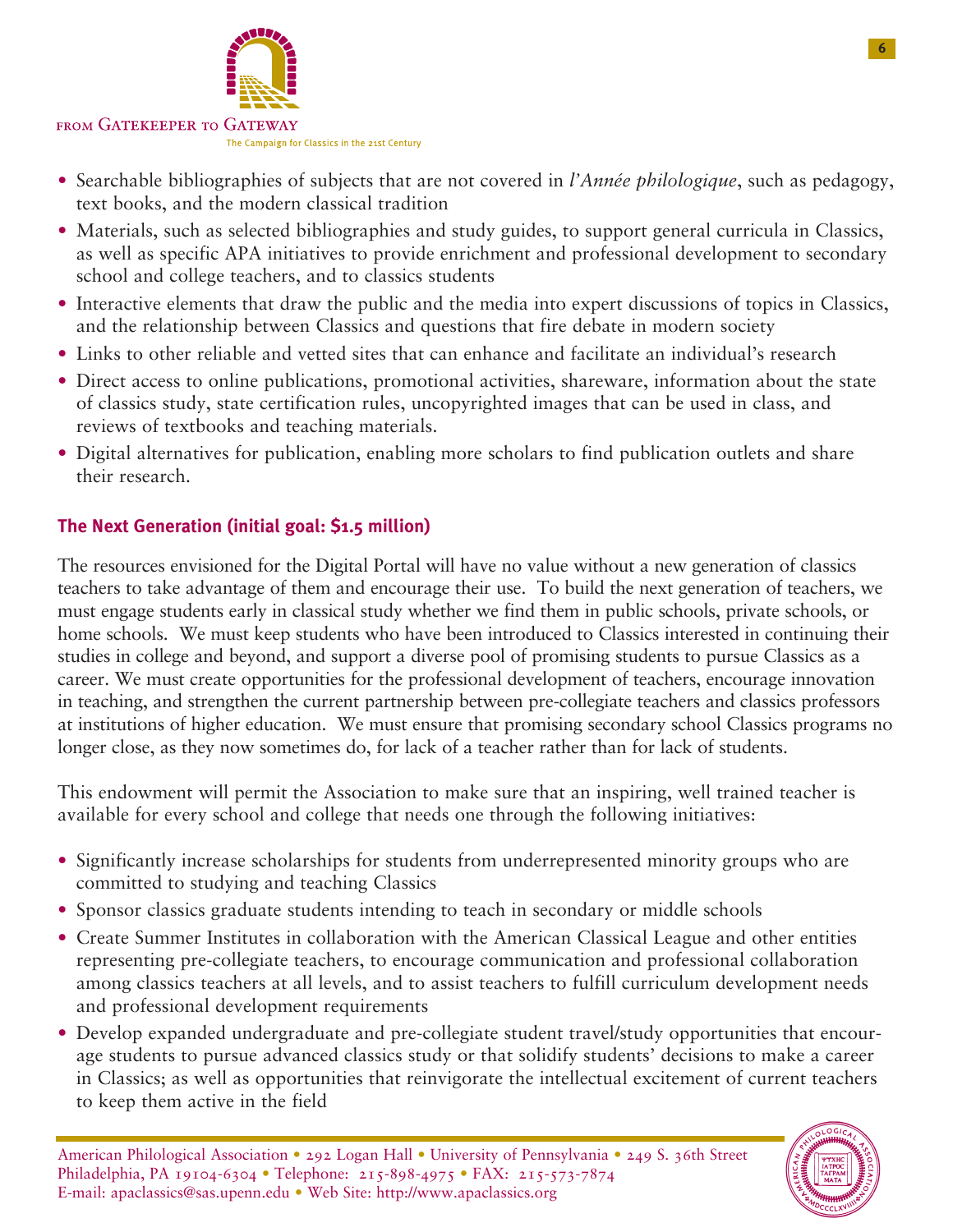

- Work with the American Classical League to address needs for national standards and certification requirements for pre-collegiate teachers of Latin and Greek
- Provide seed funding and research support for innovative Classics teaching projects that draw on the resources of the American Center
- Better recognize superior classics teachers through more generous award programs

#### **Public Programs (initial goal: \$500,000)**

We will take full advantage of the re-emerging general interest in classical civilization and broaden the reach of our research, teaching, scholarship, and digital resources to make knowledge, study, and discussion of Classics an active tool for those who want to consider the lessons of the ancients in light of contemporary challenges. Many resources exist already in communities—through schools, libraries, museums, community colleges, universities, book groups, and more. We will promote classical study, underline the relevance and importance of Classics to 21st century Americans, and create a modern appreciation of Classics as a "core" subject for everyone.

In addition to providing a wide range of classics material of interest to the lay public through the digital portal, we will initiate other public outreach projects:

- Develop a roster of APA member scholars who can present stimulating and relevant programming in local community and educational settings; provide grants to support such presentations in communities; and entertain innovative ideas from communities for developing educational projects that incorporate classics research and study
- Build on the bibliographic development capacities of the Center to create and update online guides to Classics materials and learning opportunities that are appropriate to a general audience
- Encourage collaborative projects that involve schools, libraries, colleges, community centers, and other local groups in developing "classics residencies" that offer a variety of learning opportunities for different audiences, and that draw on the American Center bibliographic materials and study guides

### **Conclusion**

The campaign goal of \$4 million will not fully fund all of the projects described here, but fulfilling our initial goals is an essential first step toward building a new gateway to Classics research and teaching. Through this campaign, you can participate with the APA in reshaping how we identify and access information about antiquity, making that information available to more people, increasing the value and applicability of the information to many disciplines and pursuits, providing new tools for scholars everywhere to access primary source materials, helping teachers bring the classical world alive for students, and sharing the knowledge and insights of ancient civilization with a broad and interested public.